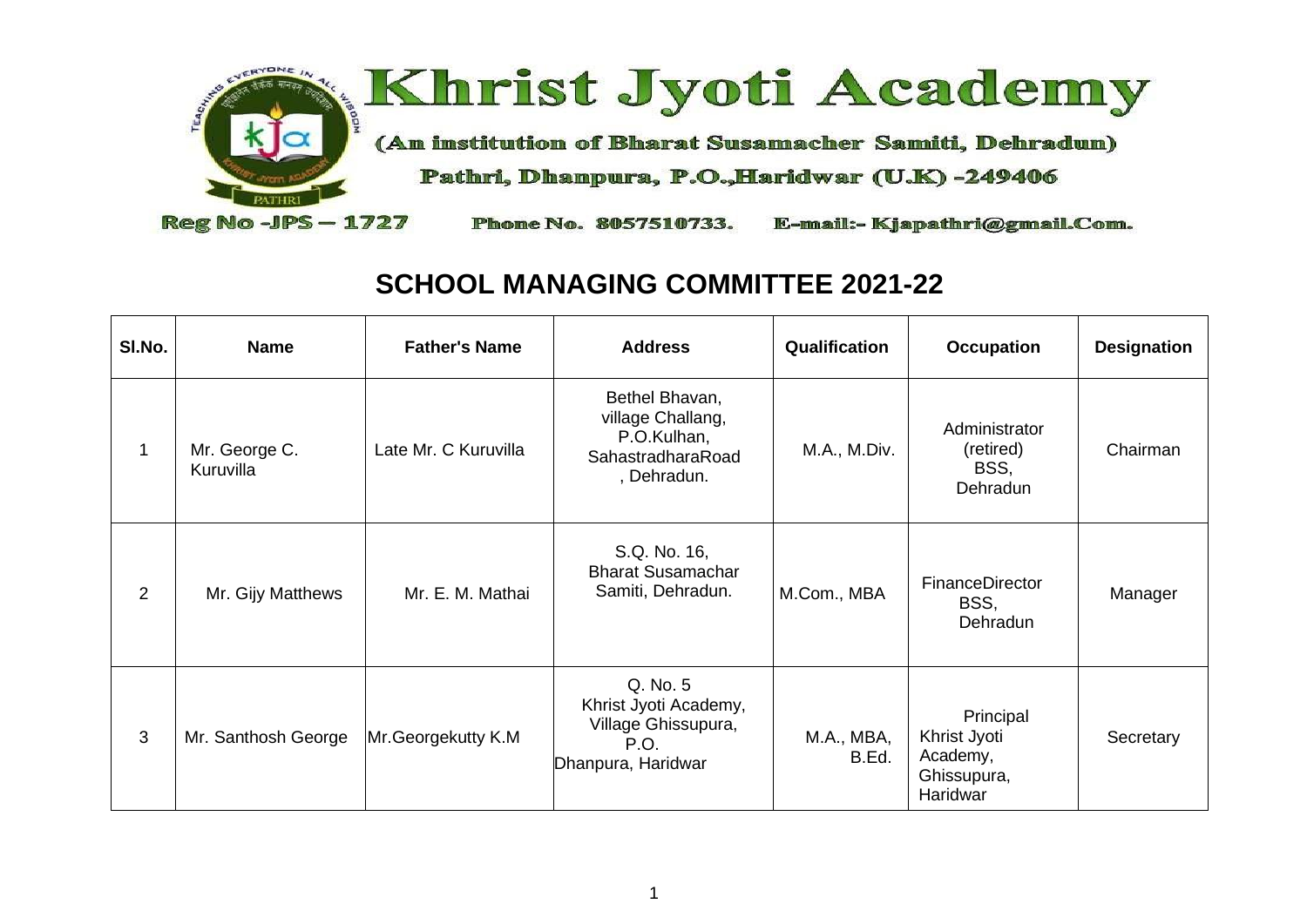| SI.No.         | <b>Name</b>             | <b>Father's Name</b> | <b>Address</b>                                                                                | Qualification          | <b>Occupation</b>                                                    | <b>Designation</b> |
|----------------|-------------------------|----------------------|-----------------------------------------------------------------------------------------------|------------------------|----------------------------------------------------------------------|--------------------|
| 4              | Mr. Robin Passi         | Late Mr. Raghunath   | Anand Gram,<br>Near KKM<br>Colony,<br>Nalapani Road,<br>Dehradun                              | M.Com.                 | <b>Accounts</b><br>Officer BSS,<br>Dehradun                          | Treasurer          |
| 5              | Mr. Birendra Pal        | Late Mr. Mohan Lal   | Village Shahpur,<br>Bhagwanpur,<br>Haridwar,                                                  | B.Sc., M. A.,<br>B.Ed. | Principal<br>Khrist Jyoti<br>Academy,<br>Bhagwanpu<br>r.<br>Haridwar | Member             |
| 6              | Mr. Vikas Anthony       | Mr. Abrish Anthony   | Prem<br>Nagar,<br>Dehradun                                                                    | M.A., B.Ed.            | Principal<br>Khrist Jyoti<br>Academy,<br>Dehradun                    | Member             |
| $\overline{7}$ | Ms. Aparna S.<br>Prasad | Mr. Prasad K.        | Q. No.3,<br>Khrist Jyoti<br>Academy, Village<br>Ghissupura,<br>P.O.<br>Dhanpura,<br>Haridwar. | M.Sc., B.D.            | Counsellor<br>Khrist Jyoti<br>Academy,<br>Ghissupura,<br>Haridwar    | Member             |